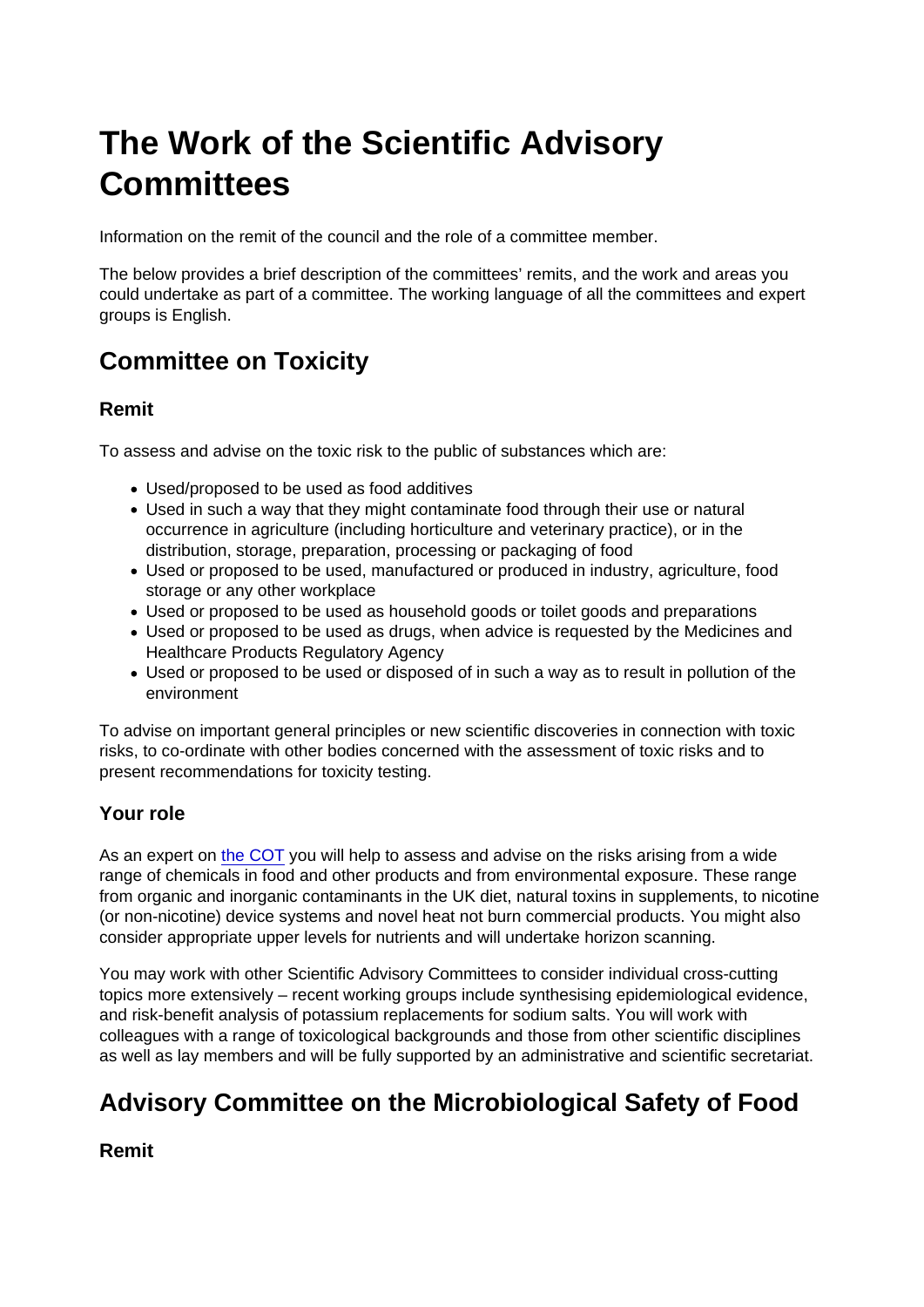To assess the risk to humans from microorganisms which are used or occur in or on food, and to advise the FSA on any matters relating to the microbiological safety of food.

### Your role

As an expert on the [ACMSF](https://acmsf.food.gov.uk/) you could be assessing and advising on foodborne microbiological risks including: those arising from incidents, outbreaks and newly emerging pathogens; trends in foodborne disease; or international developments on the microbiological safety of food. You will also horizon scan and might work on specialised expert groups covering topics such as Campylobacter, antimicrobial resistance or microbiological food surveillance. You will work with colleagues with a range of microbiological expertise as well as those from other disciplines and lay members. You will be fully supported by an administrative and scientific secretariat.

### Advisory Committee on Novel Foods and Processes

### Remit

To advise the central authorities responsible, in England, Scotland, Wales and Northern Ireland respectively on any matters relating to novel foods (including genetically modified foods) and novel food processes, including food irradiation, having regard where appropriate to the views of relevant expert bodies.

### Your role

As an expert in the [ACNFP](https://acnfp.food.gov.uk/) you will assess and advise on the potential risks to the consumer from novel foods and food processes, including the use of genetically modified organisms in food and animal feed. You will advise on the potential safety risks of new foods or food processes to ensure new foods entering the market are safe to be enjoyed by consumers. Novel ingredients might be derived from fruits, plants or insects; processes such as irradiation and microbial fermentation, as well as foods traditionally eaten outside Europe which are novel to the UK. Recent ACNFP topics have included chia seeds and oils extracted from microalgae. You will work with colleagues from a range of scientific disciplines as well as non-scientific experts and lay members. You will be fully supported by an administrative and scientific secretariat.

### The Animal Feed and Feed Additives Joint Expert Group

### Remit

The Animal Feed and Feed Additives Joint Expert Group reports to the COT. The group assesses and provides advice to the FSA or other government departments on applications for the authorisation of feed additives and substances used in animal feed for both animals and human consumers of animal derived products and on other topics relevant to the assessment of such applications as requested. The group coordinates with and considers the opinions of other relevant bodies concerned with the assessment of feed additives and provides advice on general principals or new scientific discoveries in connection with the authorisation of feed additives and substances.

### Your role

As an expert in the [AFFAJEG](https://cot.food.gov.uk/JEGAFFA) you will assess and advise on the potential risks to animals, consumers, users and the environment from feed additives, as well as feed materials and feed for particular nutritional purposes. You will also provide targeted expert advice on risk assessments on feed additives carried out by the FSA, as a specialist in your area. Feed